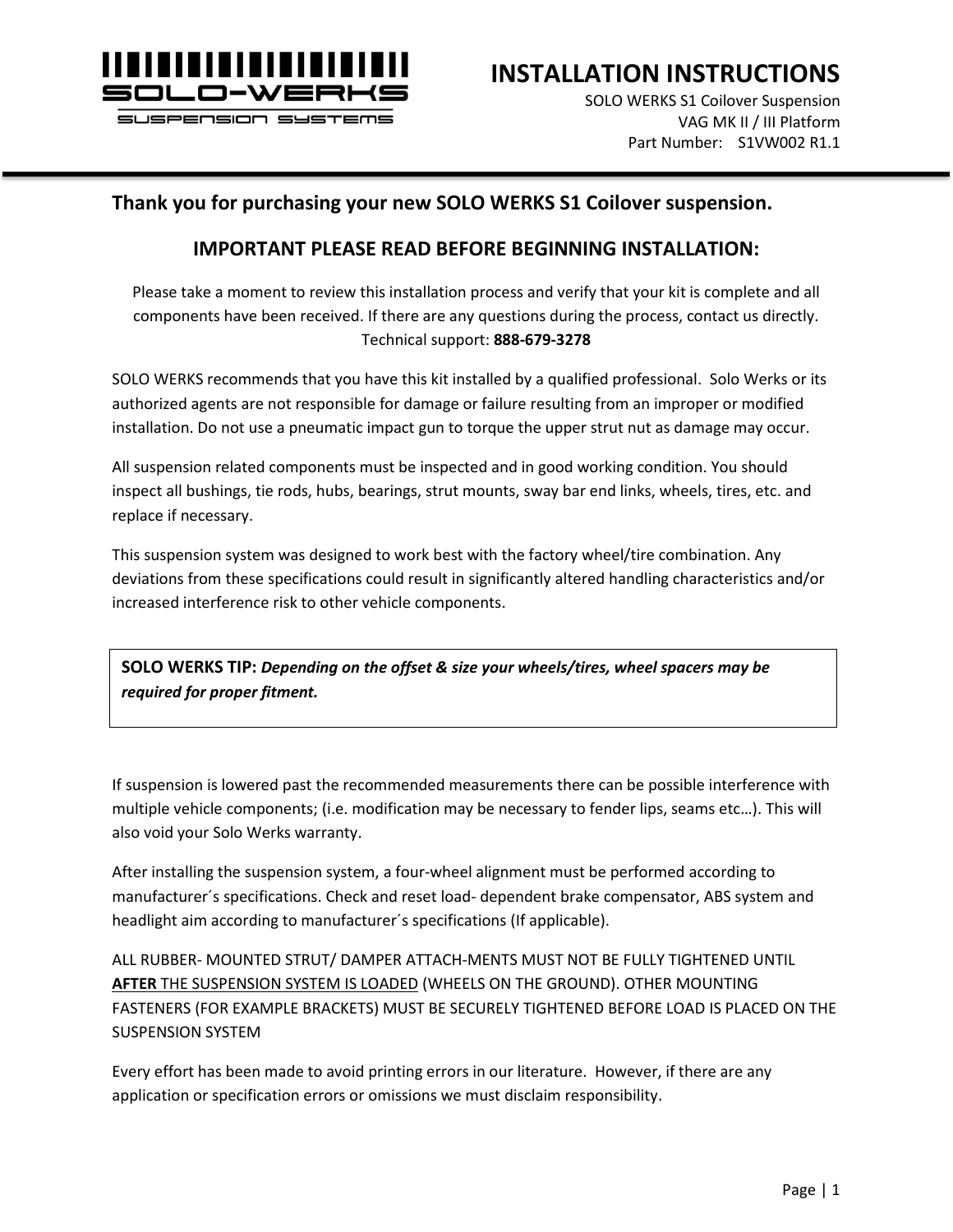

# **INSTALLATION INSTRUCTIONS**

SOLO WERKS S1 Coilover Suspension VAG MK II / III Platform Part Number: S1VW002 R1.1

## **Original Suspension Removal- Front:**

- 1. Refer to OEM recommendations for proper jacking of vehicle
- 2. Support Lower Control Arm/Spindle with floor jack
- 3. Remove any hoses/lines from original suspension strut mounts
- 4. Locate top of strut in engine bay and remove cap from upper strut mount
- 5. Remove upper strut nut.
	- a. NOTE: It may be necessary to hold the damper shaft with allen wrench to keep from spinning.
- 6. Disconnect Sway bar endlink from lower control arm
- 7. Remove Lower retaining Bolts/Nuts from spindle (Caution: strut will now be free from vehicle)
	- a. Ensure that the lower control arm is still supported as to not stretch any brake hoses or lines
- 8. Remove strut assembly

**NOTE:** If you are using your existing upper strut mount and bearing (Fig 1 #2 & 4) you must remove these items from the strut assembly. These items are under extreme pressure from the front spring and must be removed using an appropriate spring compressor to relieve the pressure. Follow the directions given by the manufacturer of the Spring Compressor to safely remove the spring and disassemble the Strut Assembly.

**SOLO WERKS TIP:** *As the strut mounts and bearings are a consumable/wear item and are a known fail point on this chassis Solo Werks recommends replacing with new OEM mounts and new OEM Bearings and leaving your original suspension as an assembly. These parts are available from your Solo Werks Dealer or your local VW/Audi parts dealer.*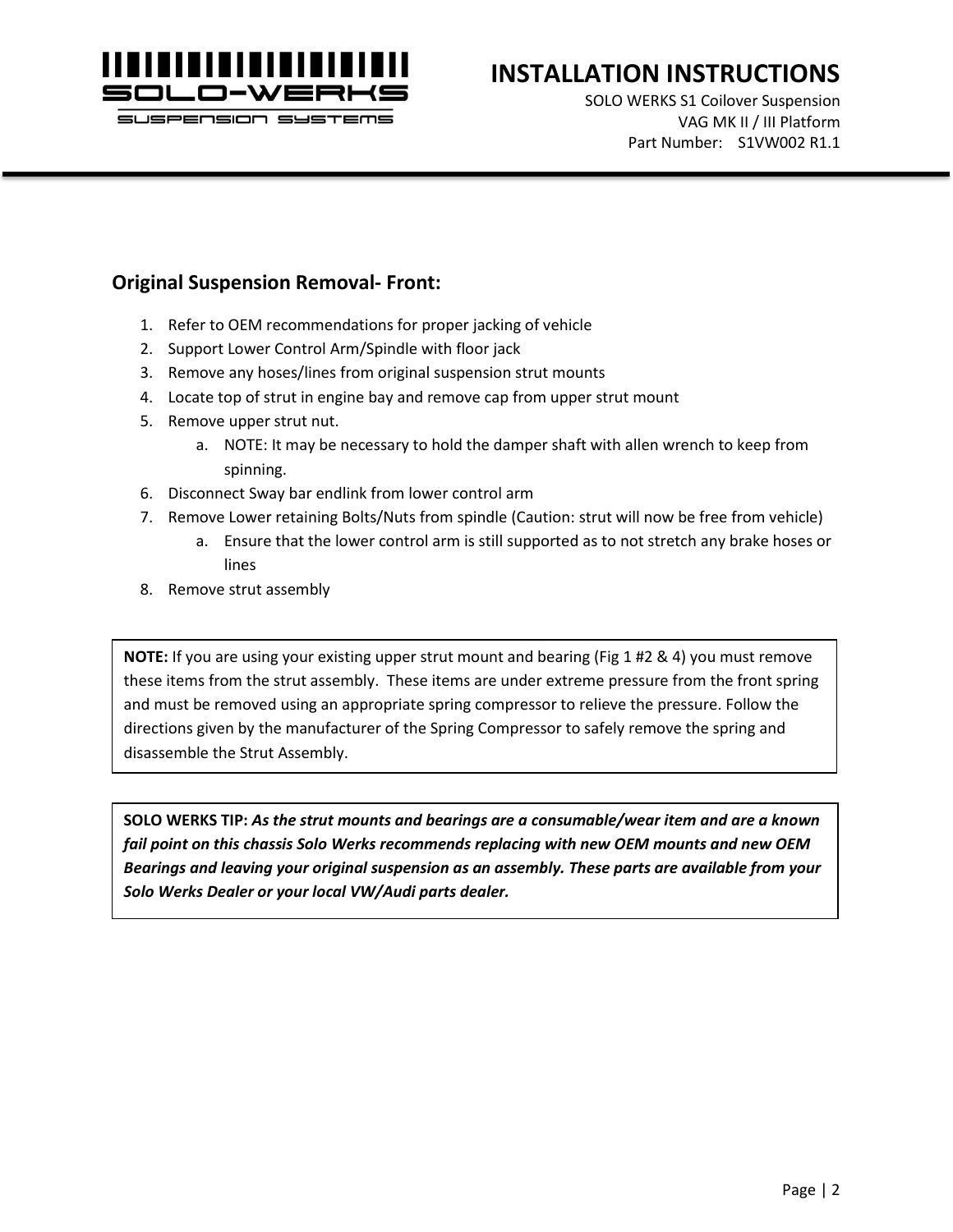

SOLO WERKS S1 Coilover Suspension VAG MK II / III Platform Part Number: S1VW002 R1.1

## **Solo Werks Coilover Pre-Assembly – Priming the Dampers**

**SOLO WERKS TIP:** *As the suspension is shipped and stored in a horizontal position, it is advisable to exercise or Prime the shock absorber before you install them to ensure that the internal contents are in the correct chambers. Therefore, we advise that before you assemble the front coilover shock absorber, take a moment to purge the shock absorber.* 

*To do this, one side at a time remove the following from one of the front Coilover Assemblies (if equipped):*

- *Two Upper fasteners (lock nut and securing nut)*
- *Upper Spring Perch*
- *Main Spring*
- *Spring Isolator*
- *Helper Spring*

*You will then be left with the coilover strut with the bumpstop and vent disc on the shaft. Pull the bumpstop up to the top of the chrome shock shaft, just before the threaded portion.* 

*With the shock upright (as it would be installed in the vehicle) compress the shock shaft until the bump stop touches the shock housing, and then pull to extend the shock shaft back to full extension.*

 *Repeat 3-5 time minimums. You will notice the shock forces getting progressively harder each time. Once they feel consistent each way, you are ready to install.*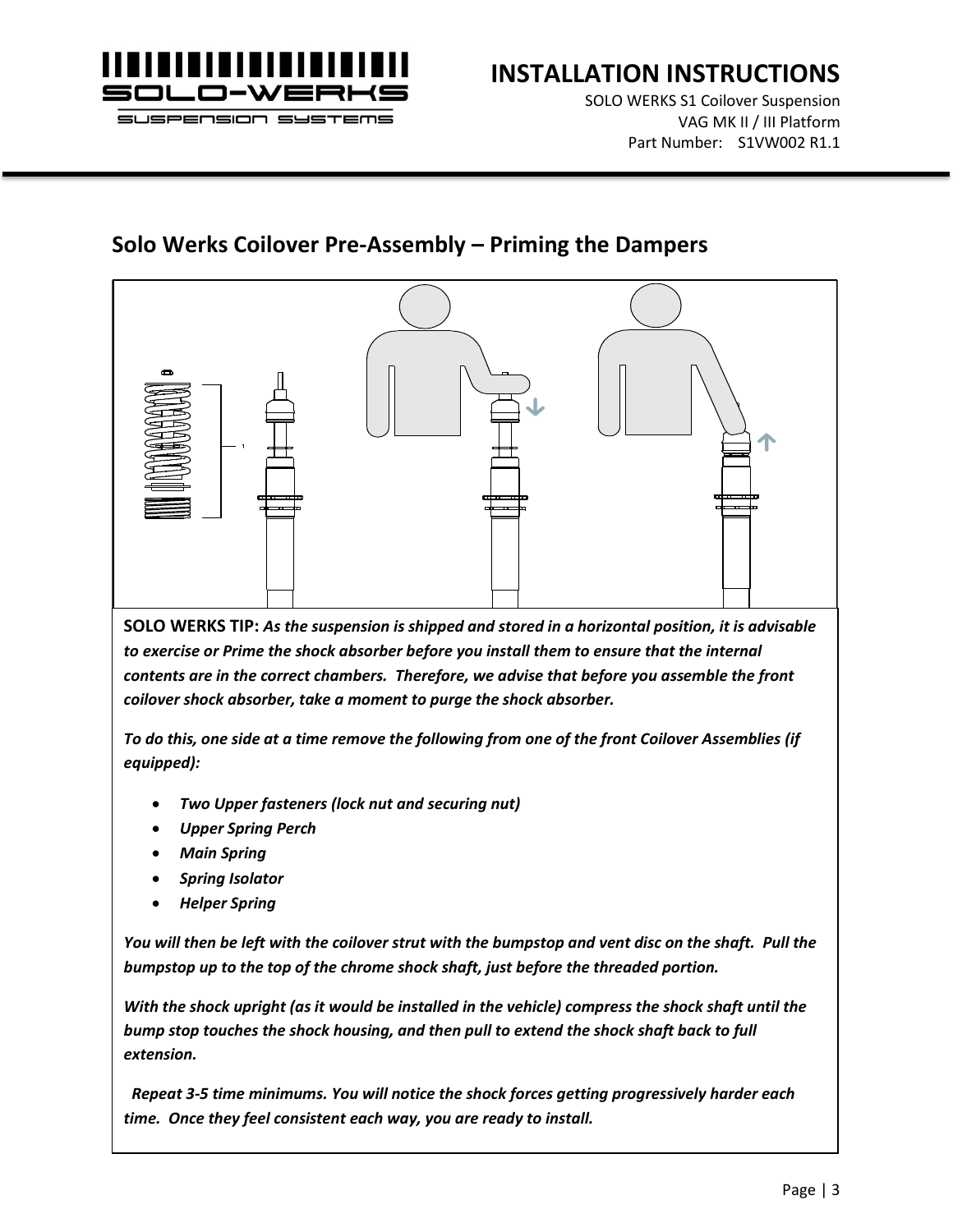

## **INSTALLATION INSTRUCTIONS**

SOLO WERKS S1 Coilover Suspension VAG MK II / III Platform Part Number: S1VW002 R1.1

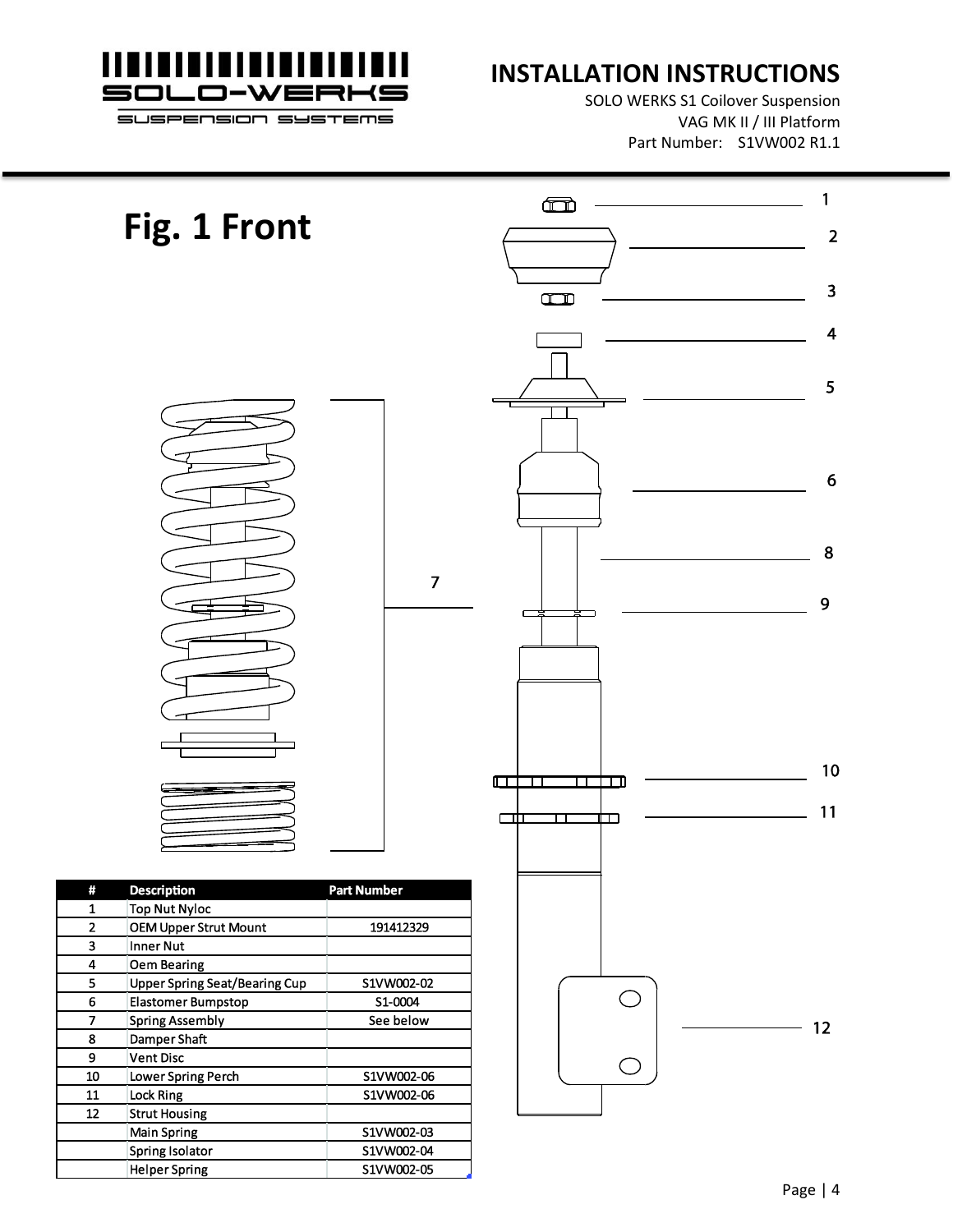

SOLO WERKS S1 Coilover Suspension VAG MK II / III Platform Part Number: S1VW002 R1.1

> $\frac{1}{2}$  $\overline{\mathbf{3}}$  $\overline{\mathbf{4}}$ 5

> $\boldsymbol{6}$

 $\overline{7}$ 

8

9

 $10$ 

11

 $12$ 

 $13$ 

 $14$ 

### **Fig. 2 Rear** $\Box$  $\Box$ 15 C  $\overline{\phantom{0}}$ adan  $\overline{\text{min}}$  : 一 ᢘ # **Description Part Number**  $\mathbf{1}$ Top Nut & Double nut  $\overline{2}$ Oem Cover/Concave Washer  $\overline{\mathbf{3}}$ **Upper Bearing ring/Bushing** SM5070 4 Oem Cover/Concave Washer  $5<sup>1</sup>$ Lower Bearing ring/Bushing SM5070  $6\phantom{a}$ **Nut**  $\overline{7}$ **Spacer Tube** 8 **Upper Spring Seat** S1VW002-02  $\boldsymbol{9}$ **Bump Stop** 10 Damper Shaft  $11$ **Vent Disc**  $\overline{12}$ **Lower Spring Perch** S1VW002-06 13 **Lock Ring** S1VW002-06  $14$ Lower Damper Mount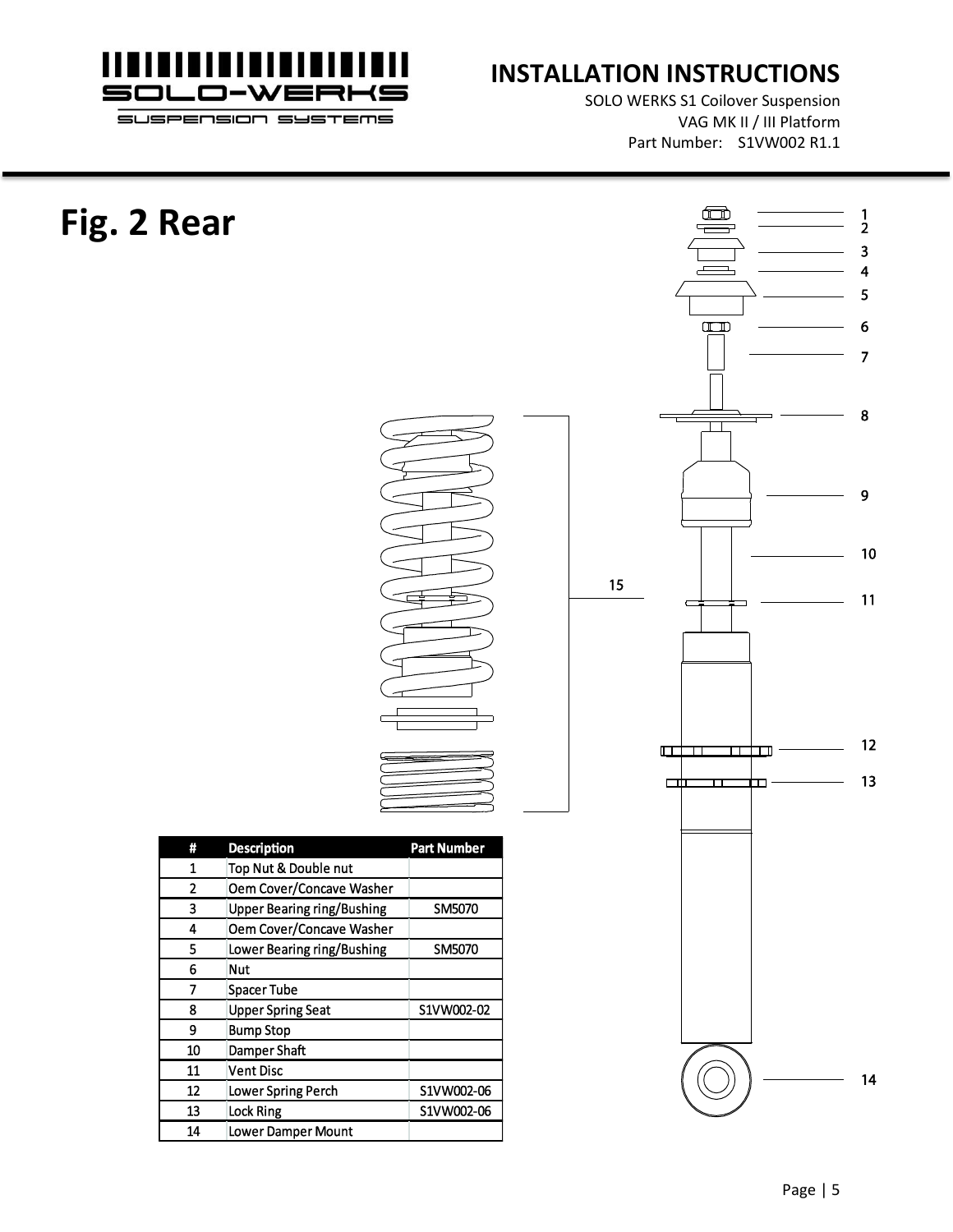

## **INSTALLATION INSTRUCTIONS**

SOLO WERKS S1 Coilover Suspension VAG MK II / III Platform Part Number: S1VW002 R1.1

### **Solo Werks Coilover Assembly and Installation – Front:**

- *1. Work In the OEM Upper Bearings - Rotate the bearing a few times to break it in*
	- *a. We have found that brand new or even existing bearings can get stuck as they have a very limited rotation when installed*
	- *b. If they are stuck or too hard to move, they will not allow the assembly to rotate as it should and will create a spring bind that will produce a "boing" or "clang" sound of the springs recoiling*

Assemble the coilover assembly with the OEM Strut Mount and bearing using the provided hardware as in the diagram Fig.1

- a. Top nut should be torqued to 44 ft-lbs. (Fig. 1 #1)
- b. Once assembled, we recommend starting the main perch at 25mm (1") of thread remaining below the main perch/spring seat using the included spanner wrench – actual vehicle height will be set later in the process. (Fig.1 # 10&11)

NOTE: Use of an anti-corrosion spray such as the Boeshield T-9 on the threads & main perch/spring seat at this point (Fig.1 # 10&11) can make the adjustment process much easier and will add an extra layer of protection. Boeshield T-9 is available from your Solo Werks dealer.

- 2. Insert strut assembly into vehicle
	- a. Reinstall upper strut mount nut and stop plate but do not tighten at this time. (Fig.1 #1)
- 3. Replace lower spindle bolts through spindle housing (Fig.1 #12)
	- a. Insert strut assembly into Spindle housing and torque camber adjustment bolts to proper spec.
		- i.  $19$ mm nut = 59 ft.-lbs.
		- ii. 18mm nut = 70 ft.-lbs.
- 4. Reattach sway bar endlinks
- 5. Repeat procedure on the other side.
- 6. Once vehicle is placed back on the ground under its own weight, Torque upper strut mount nut to 44 ft-lbs.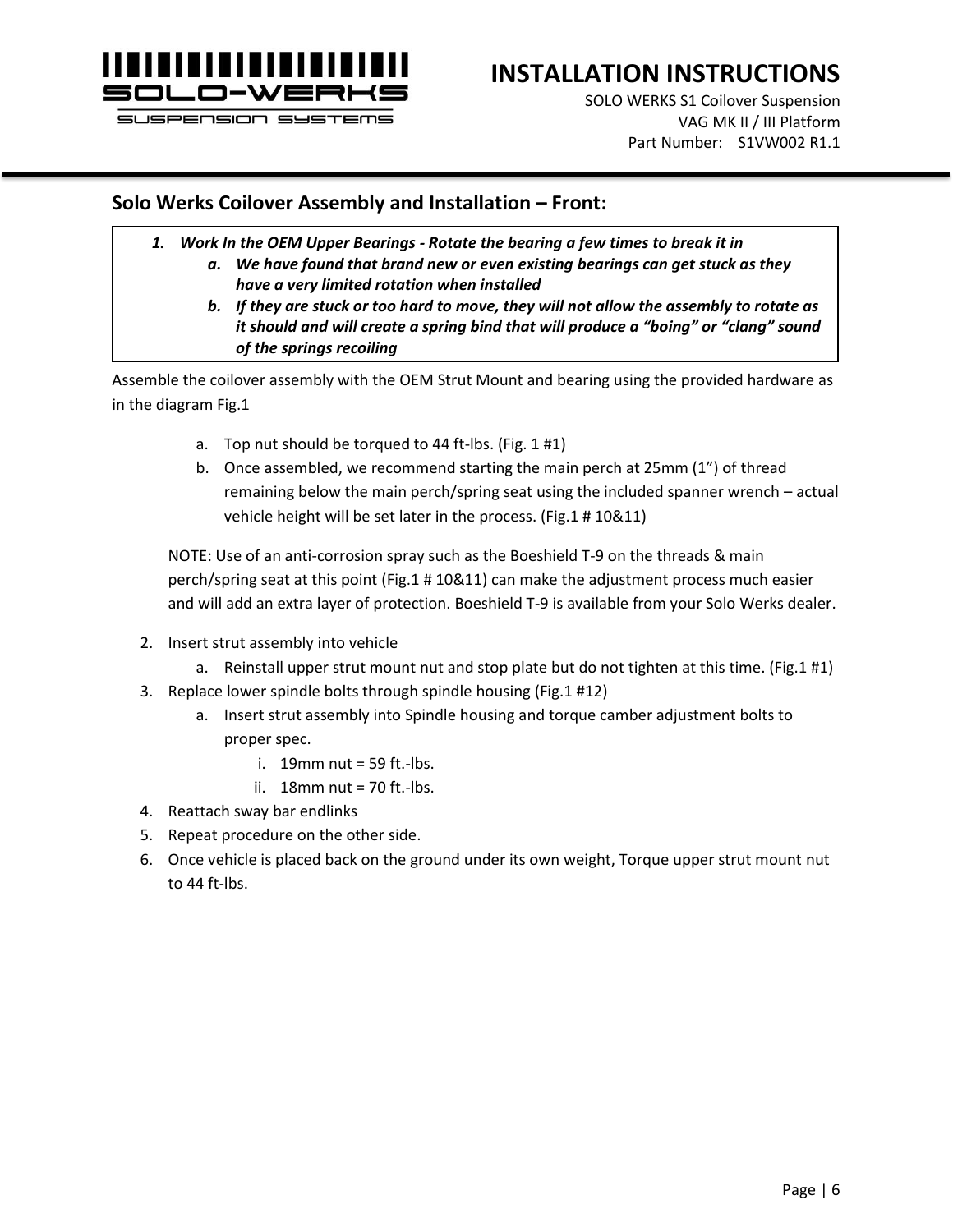

SOLO WERKS S1 Coilover Suspension VAG MK II / III Platform Part Number: S1VW002 R1.1

## **Original Suspension Removal- Rear:**

**SOLO WORKS TIP:** *It is necessary to access the upper rear strut mount via the trunk. Some trim panels may need to be removed to accomplish this.*

- 1. While Supporting lower control arm in the compressed position (loaded as if it is on the ground) Remove the strut top cap from upper strut mount and undo the upper securing nut.
- 2. Remove the dished washer and undo the second retaining nut
	- a. Now remove the thrust washer and upper bearing ring/bushing
- 3. Remove the lower strut mount bolt and lower the control down and out of the way
	- a. Caution: OEM strut will now be free from vehicle
- 4. Remove OEM strut from vehicle

### **Solo Werks Coilover Assembly and Installation – Rear:**

### **SOLO WORKS TIP:** *Just like the front struts, it is advisable to Prime the rear shocks as well. To purge the rear shocks: Refer to procedure on page 3.*

In the vertical position (as it would be installed in the vehicle):

- 1. Extend the shock rod to its full extent
- 2. Compress until 1" of the chrome shock rod is visible outside of the shock housing
- 3. Repeat 3-5 times or until the strokes feel consistent.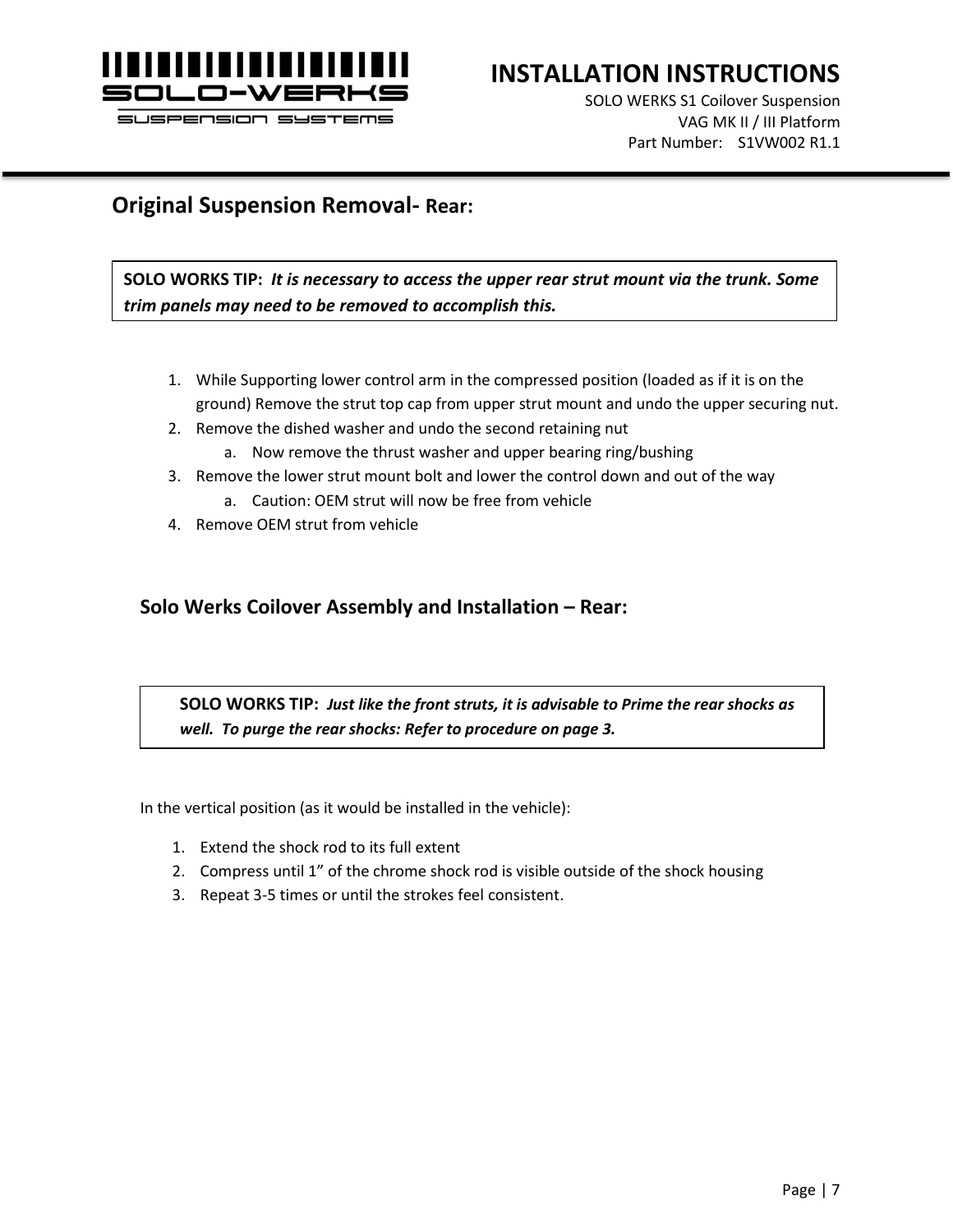

## **INSTALLATION INSTRUCTIONS**

SOLO WERKS S1 Coilover Suspension VAG MK II / III Platform Part Number: S1VW002 R1.1

### **Solo Werks Coilover Assembly and Installation – Rear cont.**

- 1. Before installation of Solo-Werks coilover take care to clean any mounting surfaces so they are free of any dirt or debris.
- 2. Assemble coilover per diagram (Fig. 2 Rear)
	- a. Strut top cover nut  $= 11$  ft.-lbs.
	- b. Strut spacer retaining nut = 11 ft.-lbs.
- 3. Place top of strut into chassis and install OEM thrust washer and upper bearing ring. (fig.2 # 2&3)
- 4. Install OEM dished washer and tighten second retaining nut.
	- a. Replace rear strut top cap
- 5. Replace lower strut mount bolt but do not tighten until all weight is on vehicle.
	- a. Torque lower strut mount bolt to 52 ft.-lbs.
- 6. Make final inspection, inspect all hardware is tight and torqued to proper values.
- 7. Adjust ride height.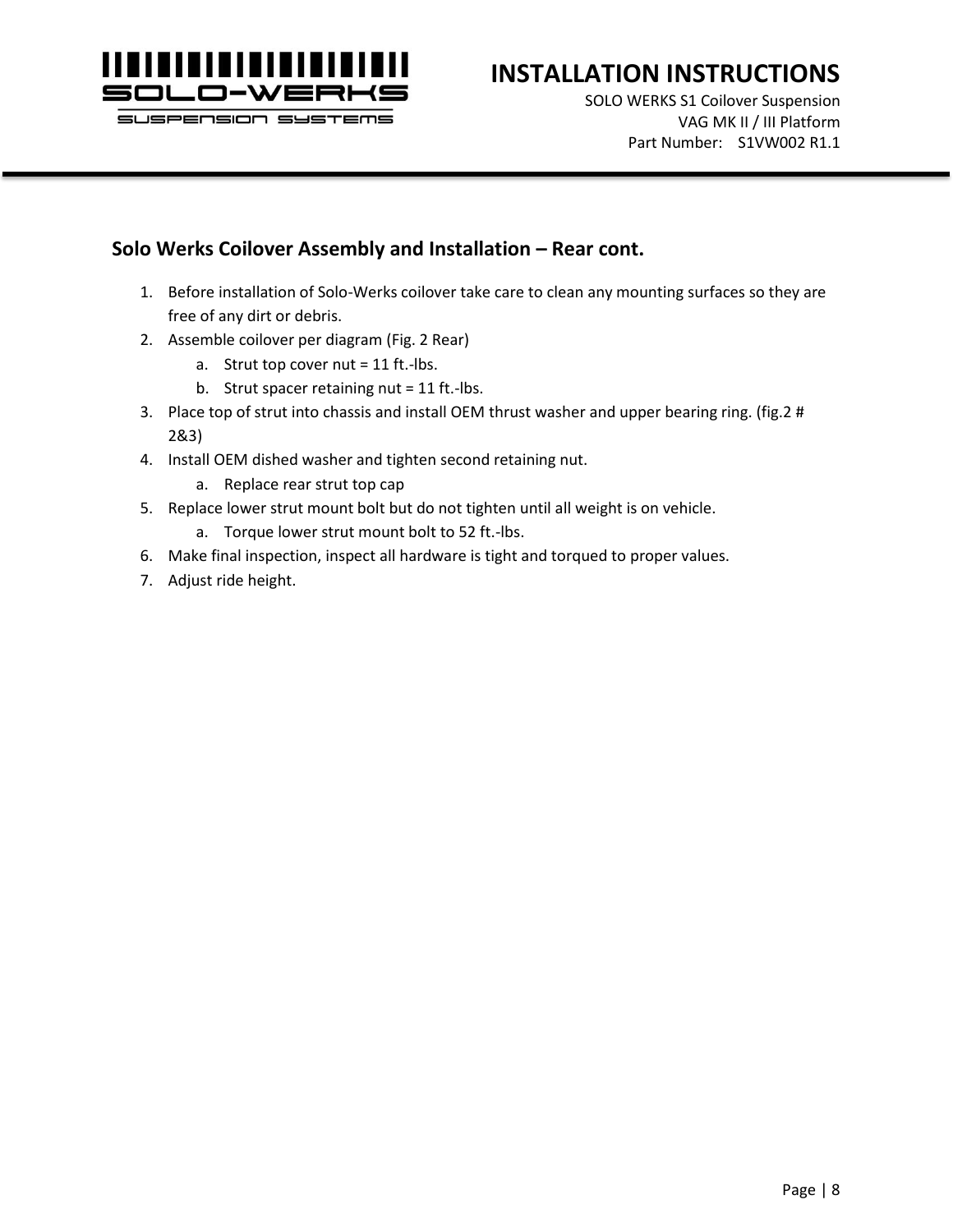

SOLO WERKS S1 Coilover Suspension VAG MK II / III Platform Part Number: S1VW002 R1.1

## **Solo Werks Coilover Final Details – Heights & Working Ranges**



|                                     |         |      | <b>Lowering Range</b> |       |         |          |               |                                   |
|-------------------------------------|---------|------|-----------------------|-------|---------|----------|---------------|-----------------------------------|
|                                     |         |      | in Mm                 |       |         | lin Inch |               |                                   |
| Model                               |         | Year |                       | Front | Rear    |          | <b>Front</b>  | Rear                              |
| <b>VW MK 2/3</b>                    |         |      | 85'-92'               | 43-83 | 43-83   |          | $1.7" - 3.3"$ | $1.7" - 3.3"$                     |
| <b>Front Measurement</b>            |         |      |                       |       |         |          |               |                                   |
| Max low mm Max low Inch Max high mm |         |      |                       |       |         |          |               | Max high Inch   OEM mm   OEM Inch |
| 310                                 | 12 1/4" |      |                       | 350   | 13 3/4" |          | 393           | 151/2"                            |
|                                     |         |      |                       |       |         |          |               |                                   |

| <b>Rear Measurement</b> |        |     |                                                                             |     |        |  |  |
|-------------------------|--------|-----|-----------------------------------------------------------------------------|-----|--------|--|--|
|                         |        |     | Max low mm   Max low Inch   Max high mm   Max high Inch   OEM mm   OEM Inch |     |        |  |  |
| 345                     | 131/2" | 385 | <b>15"</b>                                                                  | 428 | 163/4" |  |  |

- These measurements are in place to allow both front and rear dampers to operate properly and allow for ample shock travel.
- All measurements will be referenced from "center of wheel hub to bottom lip of fender" (see example figure "a")
- Using this system outside of this range can cause premature failure and is cause to void your manufacturer specified warranty.
- Helper springs are intended to keep preload on the main spring under full suspension extension, do not remove!